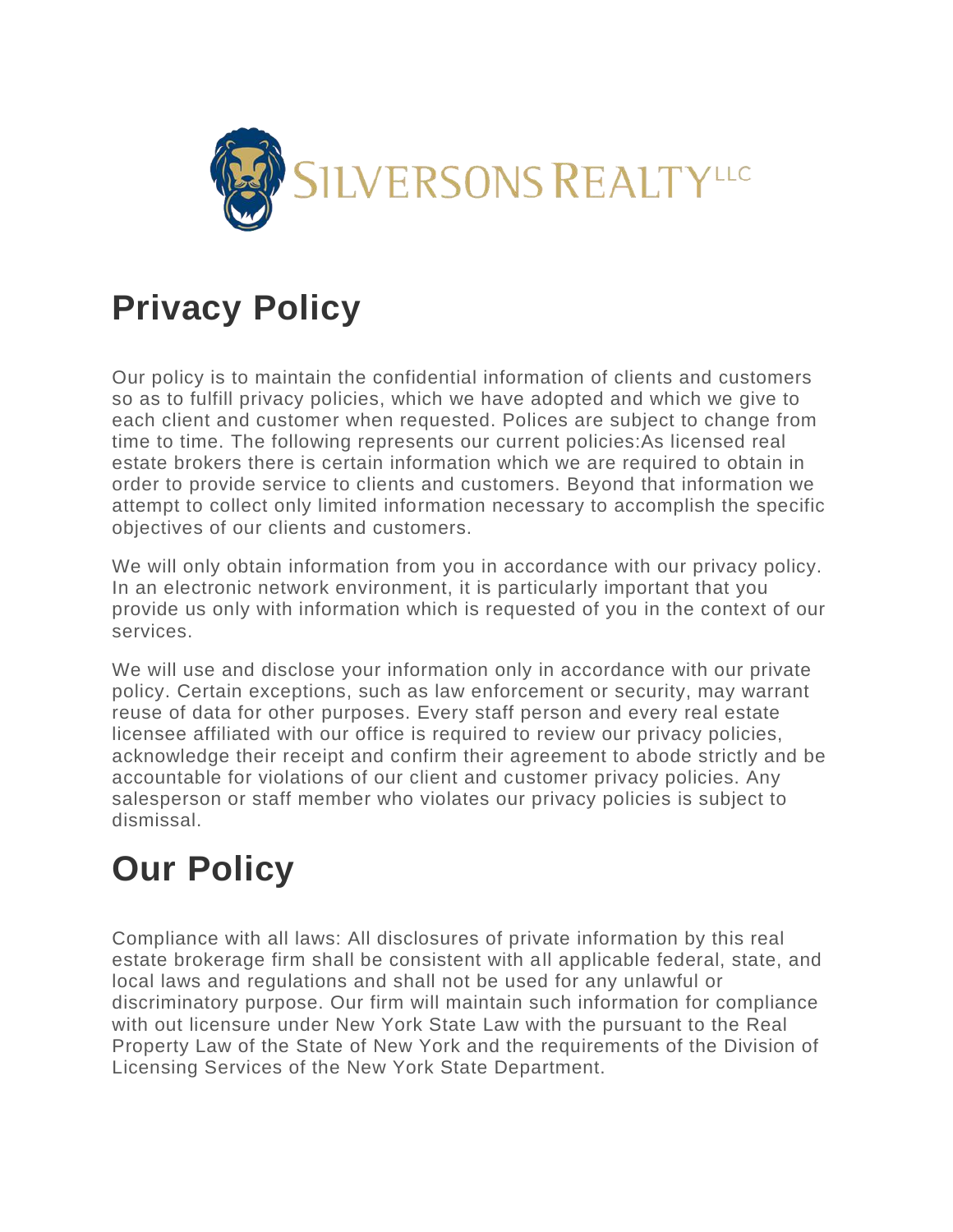No Discriminatory Purpose: We will provide information regarding our clients and customers to our staff members, licensed salespersons and to others only for the purposes set forth in our privacy policy. Under no circumstances will such information be used or delivered for any discriminatory purpose.

Our staff is accountable: each employee and salesperson affiliated with our firm will be held accountable for the use of the private client information which we request of clients and customers. Each staff person and salesperson is required to abide by this policy statement and ensure the maintenance of the safeguards relating to the client information and customer information received by such staff person or salespersons.

Training: Each staff person and salesperson is required to attend a training session regarding the maintenance of the privacy of information provided by our clients and customers. Each participant in such training is required to acknowledge his or her attendance and agreement to comply with such training and policies established by or firm.

Discipline for Non-Compliance: Each staff member and salesperson is subject to disciplinary action by our firm up to and including dismissal in the event that the information provided by any client or customer is misused or not handled in such a manner as to safeguard the information from access in accordance with our company's policies.

Reporting of Non- Compliance: Each staff person and salesperson is required to communicate to the office manager any known breach or non-compliance with any of the policies of this firm by any other person affiliated with our office.

While Silversons Realty is not an entity which is regulated under federal law and is not required to provide you with a privacy notice, we do understand that when you provide confidential information to us about your finances and personal information, you do so expecting the highest level of confidentiality, security, and privacy. Our firm has voluntarily adopted a privacy policy which we would like you to know about.

a. We do not sell information about you to others

b. We protect the security and confidentiality of information which you provide to us.

c. We share information outside of our company only when necessary to administer and provide the services which you have asked us to provide. We will only, with your permission or when required by law to do so, share the information with designated recipients. Our firm maintains a philosophy which seeks to honor our relationship of trust and mutual respect. We understand that the privacy and security of the information that you personally supplied to us is important to you. We have, therefore. Created our privacy policy to maintain our commitment to ensure the protection of your information.

You will find a copy of this Privacy Policy Statement and any updates on our website. Please review it and be certain that if you have questions about it, you